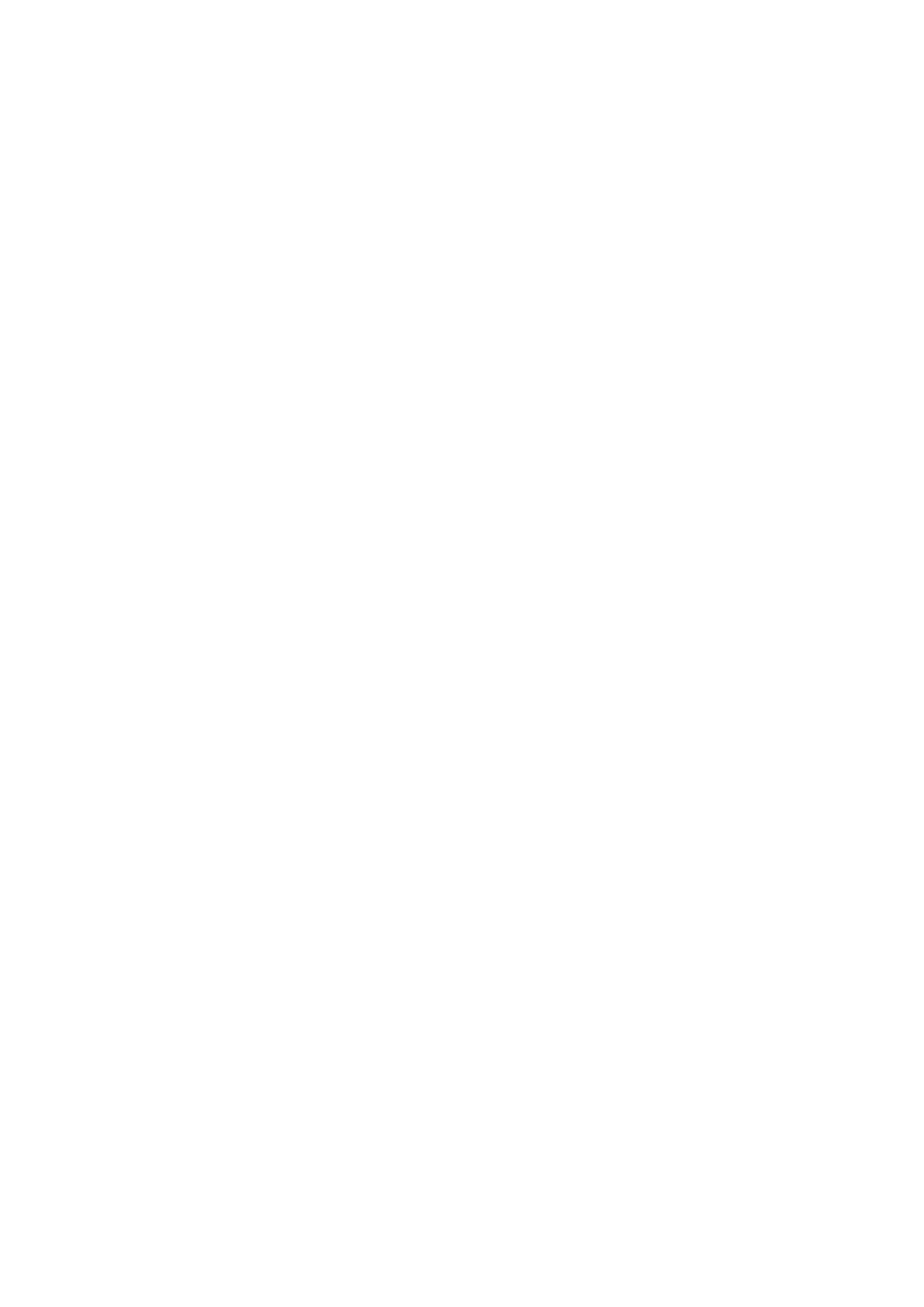| <b>Year / Phase</b>              | <b>Date</b>                                 | <b>Consultees</b>                                                                                                                                                                                                                                  | <b>Medium</b>                                                                                                                                    |
|----------------------------------|---------------------------------------------|----------------------------------------------------------------------------------------------------------------------------------------------------------------------------------------------------------------------------------------------------|--------------------------------------------------------------------------------------------------------------------------------------------------|
| 2010                             |                                             |                                                                                                                                                                                                                                                    |                                                                                                                                                  |
|                                  | 2nd December 2010                           | An Bord Pleanála                                                                                                                                                                                                                                   | <b>Consultation Meeting</b>                                                                                                                      |
| 2011                             |                                             |                                                                                                                                                                                                                                                    |                                                                                                                                                  |
| <b>Preliminary Re-evaluation</b> | $5th$ May 2011                              | Members of the Public                                                                                                                                                                                                                              | Interview with Aidan<br>Geoghegan on LMFM<br>Radio                                                                                               |
|                                  | 6 <sup>th</sup> May 2011                    | Phase 1 Landowner<br>Engagement                                                                                                                                                                                                                    | Issued with:<br>Letter x 2<br><b>Community Update</b><br>$\bullet$<br><b>Brochure</b><br>• Landowner Map<br>Landowner terms of<br>reference      |
|                                  | $9^{th}$ May 2011 - 1st<br><b>July 2011</b> | Members of the Public,<br>Landowners and<br><b>Statutory Bodies</b>                                                                                                                                                                                | Pre-application<br>consultation which sought<br>feedback on the findings<br>of The Preliminary Re-<br>evaluation Report<br>published in May 2011 |
|                                  | 17 <sup>th</sup> May 2011                   | North East Pylon<br>Pressure (NEPP) group                                                                                                                                                                                                          | <b>Consultation Meeting</b>                                                                                                                      |
|                                  | 23rd May 2011                               | County Libraries and<br>County Councils of<br>Cavan, Meath and<br>Monaghan                                                                                                                                                                         | Issued with and asked to<br>display a copy of the<br>Preliminary Re-evaluation<br>Report                                                         |
|                                  | 26 <sup>th</sup> May 2011                   | <b>Chambers of Commerce</b><br>and Schools                                                                                                                                                                                                         | Issued with a copy of the<br><b>Community Update</b><br>Brochure, Poster and<br>Preliminary Re-evaluation<br><b>Consultation Report</b>          |
|                                  | Also in May 2011                            | • Dept of Arts, Heritage<br>and the Gaeltacht<br>• Meath County Council<br>• Cavan County Council<br>• Monaghan County<br>Council<br>• The National Roads<br>Authority<br>• Fáilte Ireland<br>• Irish Aviation Authority<br>· Údarás na Gaeltachta | Issued with a letter<br>advising of the publication<br>of the Preliminary Re-<br>evaluation Report                                               |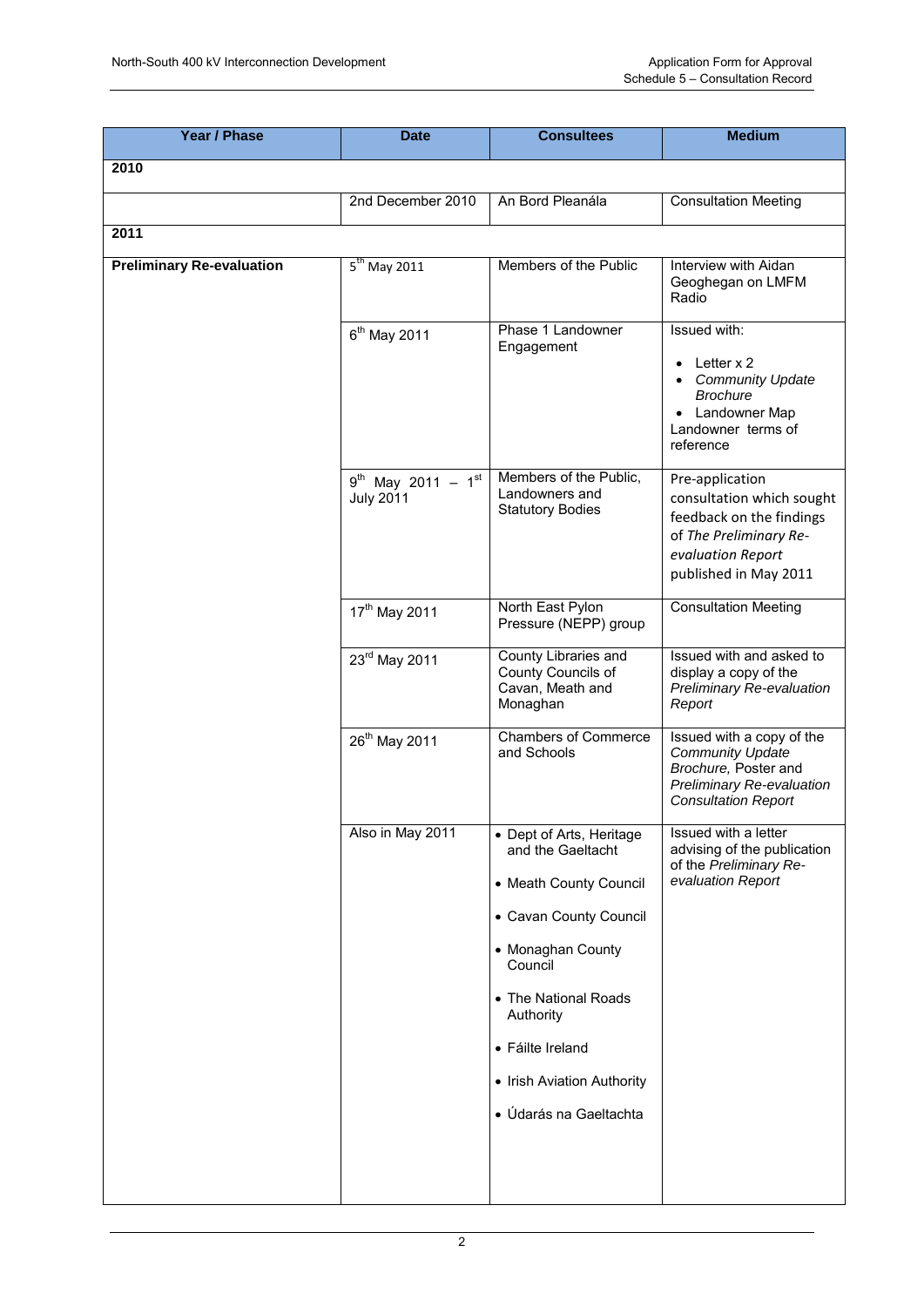| Year / Phase                                                      | <b>Date</b>                                          | <b>Consultees</b>                                                                    | <b>Medium</b>                                                                                                                                                               |
|-------------------------------------------------------------------|------------------------------------------------------|--------------------------------------------------------------------------------------|-----------------------------------------------------------------------------------------------------------------------------------------------------------------------------|
| <b>Preliminary Re-evaluation</b><br><b>Consultation Extension</b> | 17 June 2011                                         | Members of the Public,<br>Landowners & Statutory<br><b>Bodies</b>                    | Public announcement                                                                                                                                                         |
|                                                                   | 17 <sup>th</sup> June 2011                           | Landowners                                                                           | Letter advising extension<br>of consultation period for<br>landowners                                                                                                       |
|                                                                   | 20 <sup>th</sup> June 2011                           | Monaghan County<br>Council                                                           | Presentation                                                                                                                                                                |
|                                                                   | 12 <sup>th</sup> July 2011                           | North East Pylon<br>Pressure (NEPP) group                                            | <b>Consultation Meeting</b>                                                                                                                                                 |
|                                                                   | 26 <sup>th</sup> November 2011                       | Dept of Environment,<br>Community and Local<br>Government (including<br>NPWS)        | <b>Consultation Meeting</b>                                                                                                                                                 |
|                                                                   | 2 <sup>nd</sup> December 2011                        | An Bord Pleanála                                                                     | <b>Consultation Meeting</b>                                                                                                                                                 |
| 2012                                                              |                                                      |                                                                                      |                                                                                                                                                                             |
|                                                                   | 21 <sup>st</sup> & 29 <sup>th</sup> February<br>2012 | Joint Oireachtas<br>Committee for<br>Communications,<br>Energy, Natural<br>resources | <b>Consultation Meeting</b>                                                                                                                                                 |
|                                                                   | 07 <sup>th</sup> March 2012                          | Monaghan County<br>Council                                                           | Presentation                                                                                                                                                                |
|                                                                   | 13 <sup>th</sup> November 2012                       | Dept of Environment,<br>Community and Local<br>Government (including<br>NPWS)        | <b>Consultation Meeting</b>                                                                                                                                                 |
|                                                                   | 18 <sup>th</sup> December 2012                       | Dept of Environment,<br>Community and Local<br>Government (including<br>NPWS)        | <b>Consultation Meeting</b>                                                                                                                                                 |
| 2013                                                              |                                                      |                                                                                      |                                                                                                                                                                             |
|                                                                   | 07 <sup>th</sup> March 2013                          | Meeting with MAPG<br>group                                                           | <b>Consultation Meeting</b>                                                                                                                                                 |
|                                                                   | 3 <sup>rd</sup> April 2013                           | North East Pylon<br>Pressure Group                                                   | Meeting                                                                                                                                                                     |
|                                                                   | 12 <sup>th</sup> April 2013                          | County Monaghan Anti-<br>Pylon Group                                                 | Meeting                                                                                                                                                                     |
| <b>Final Re-evaluation</b>                                        | $16^{th}$ April 2013 - 27 <sup>th</sup><br>May 2013  | Members of the Public,<br>Landowners and<br><b>Statutory Bodies</b>                  | Further period of<br>consultation and public<br>participation which<br>sought feedback on the<br>findings of The Final Re-<br>evaluation Report<br>published in April 2013. |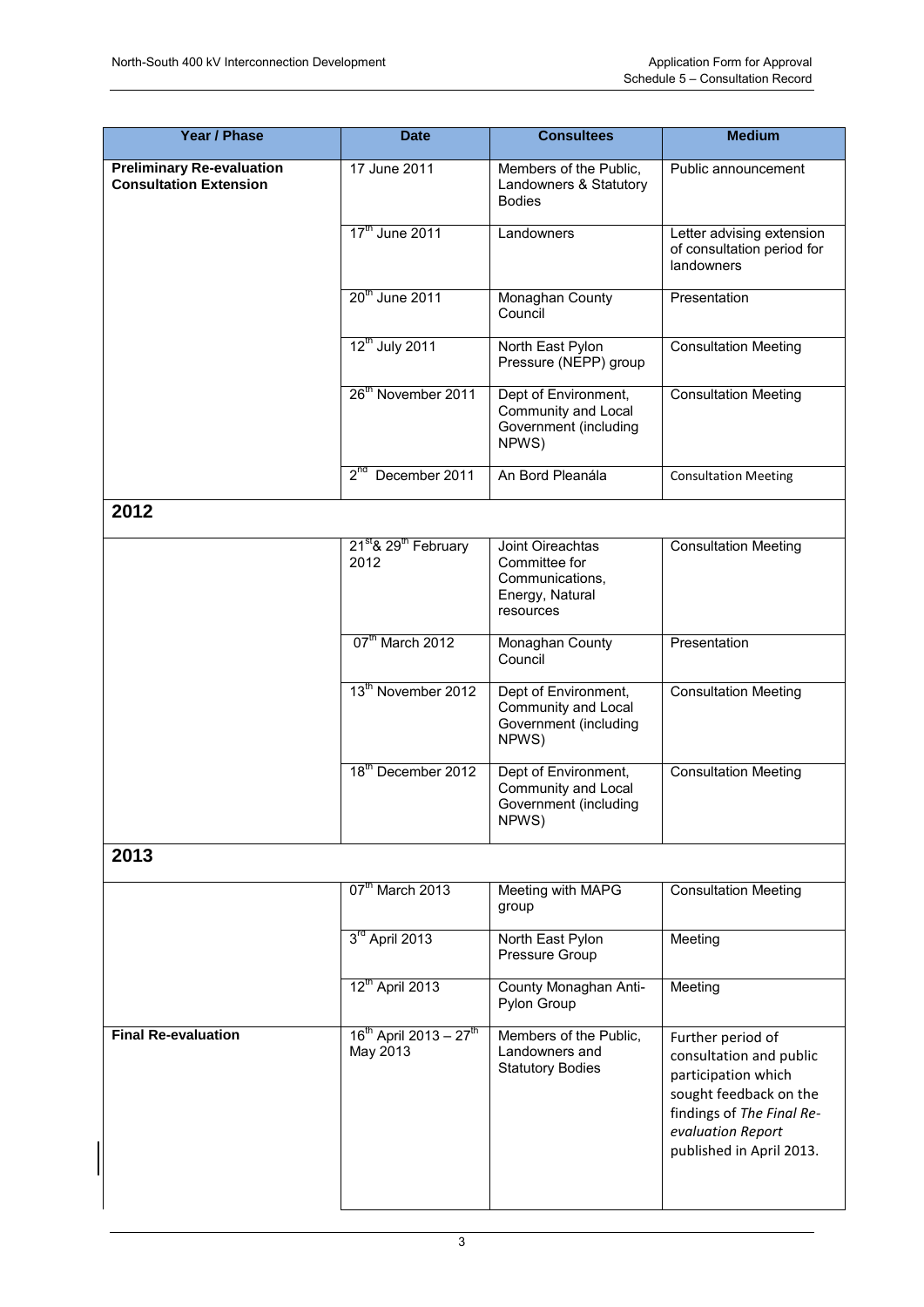| <b>Year / Phase</b> | <b>Date</b>                 | <b>Consultees</b>                                                                                                                                     | <b>Medium</b>                                                                                                                          |
|---------------------|-----------------------------|-------------------------------------------------------------------------------------------------------------------------------------------------------|----------------------------------------------------------------------------------------------------------------------------------------|
|                     | 16h April 2013              | Landowners                                                                                                                                            | Issued with:                                                                                                                           |
|                     |                             |                                                                                                                                                       | Letter<br>$\bullet$                                                                                                                    |
|                     | 16h April 2013              | Members of the public<br>and Statutory Bodies                                                                                                         | • Landowner Map<br>Issued with:<br>Letter<br><b>Community Update</b><br>$\bullet$<br><b>Brochure</b>                                   |
|                     | 23 <sup>rd</sup> April 2013 | Members of the Public<br>and Landowners                                                                                                               | Open day                                                                                                                               |
|                     | 24 <sup>th</sup> April 2013 | Members of the Public<br>and Landowners                                                                                                               | Open day                                                                                                                               |
|                     | 25 <sup>th</sup> April 2013 | Members of the Public<br>and Landowners                                                                                                               | Open day                                                                                                                               |
|                     | 26 <sup>th</sup> April 2013 | Members of the Public<br>and Landowners                                                                                                               | Open day                                                                                                                               |
|                     | 29 <sup>th</sup> April 2013 | Members of the Public<br>and Landowners                                                                                                               | Open day                                                                                                                               |
|                     | $1st$ May 2013              | Members of the Public<br>and Landowners                                                                                                               | Open day                                                                                                                               |
|                     | 21 <sup>st</sup> May 2013   | Members of the Public<br>and Landowners                                                                                                               | Open day                                                                                                                               |
|                     | 22 <sup>nd</sup> May 2013   | Members of the Public<br>and Landowners                                                                                                               | Open day                                                                                                                               |
|                     | 23 <sup>rd</sup> May 2013   | Members of the Public<br>and Landowners                                                                                                               | Open day                                                                                                                               |
|                     | Also in April / May<br>2013 | • Dept of Arts, Heritage<br>and the Gaeltacht<br>• Dept of Environment,<br>Community and Local<br>Government (including<br>NPWS)<br>$\bullet$ Dept of | Issued with a letter<br>advising of the publication<br>of the Final Re-evaluation<br>Report<br>Enclosed a Community<br>Update Brochure |
|                     |                             | Communications,<br><b>Energy and Natural</b><br>Resources                                                                                             |                                                                                                                                        |
|                     |                             | • Meath County Council                                                                                                                                |                                                                                                                                        |
|                     |                             | • Border Region<br>Authority                                                                                                                          |                                                                                                                                        |
|                     |                             | • Greater Dublin Area<br><b>Regional Authority</b>                                                                                                    |                                                                                                                                        |
|                     |                             | • Cavan County Council                                                                                                                                |                                                                                                                                        |
|                     |                             | • Monaghan County<br>Council                                                                                                                          |                                                                                                                                        |
|                     |                             | • The National Roads<br>Authority                                                                                                                     |                                                                                                                                        |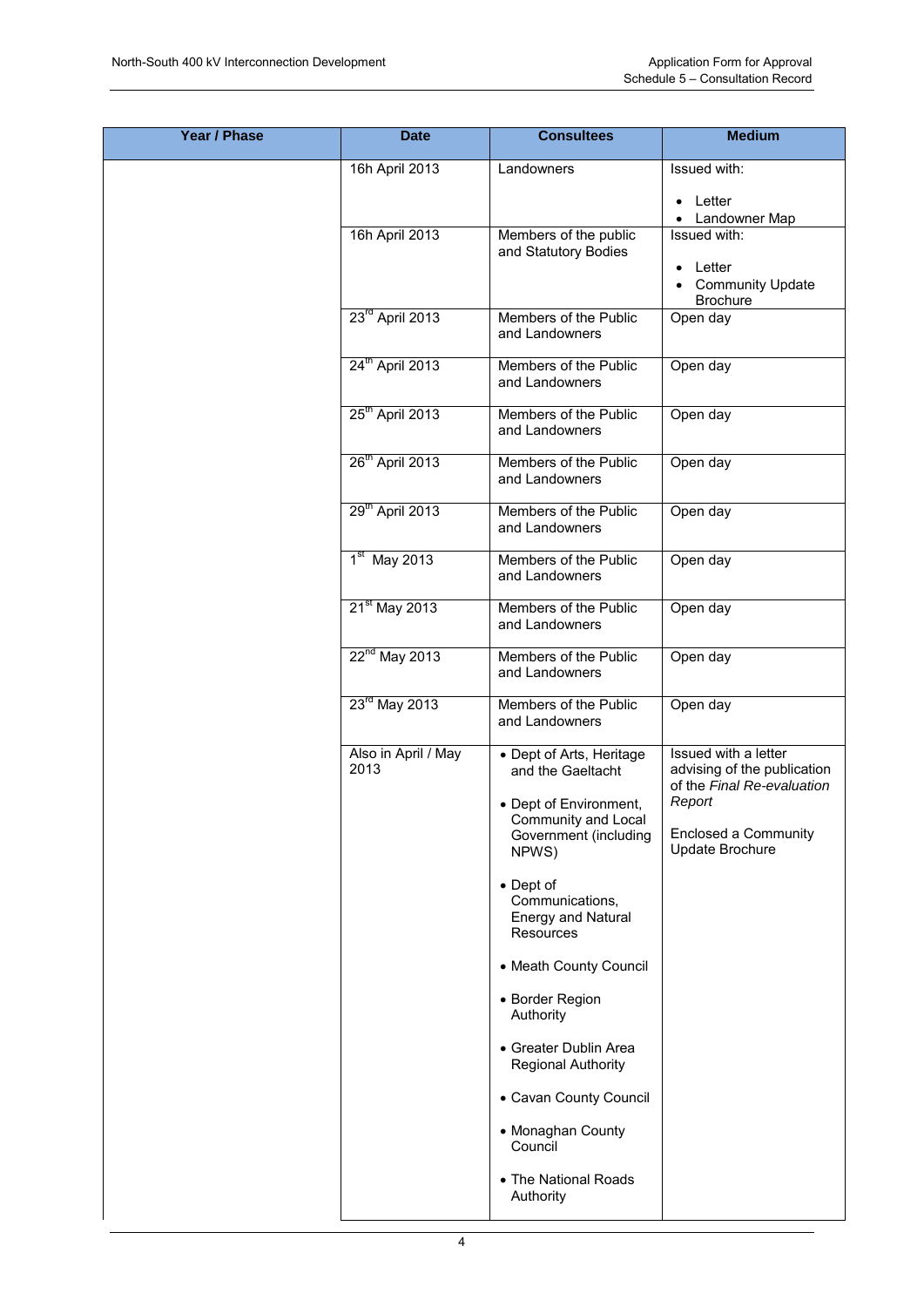| <b>Year / Phase</b>               | <b>Date</b>                                             | <b>Consultees</b>                                                   | <b>Medium</b>                                                                                                                                                   |
|-----------------------------------|---------------------------------------------------------|---------------------------------------------------------------------|-----------------------------------------------------------------------------------------------------------------------------------------------------------------|
|                                   |                                                         | • Fáilte Ireland                                                    |                                                                                                                                                                 |
|                                   |                                                         | • The Heritage Council                                              |                                                                                                                                                                 |
|                                   |                                                         | • Irish Aviation Authority                                          |                                                                                                                                                                 |
|                                   |                                                         | • Údarás na Gaeltachta                                              |                                                                                                                                                                 |
|                                   |                                                         | • Environmental<br><b>Protection Agency</b>                         |                                                                                                                                                                 |
|                                   |                                                         | • Commission for<br><b>Energy Regulation</b>                        |                                                                                                                                                                 |
|                                   |                                                         | • Inland Fisheries<br>Ireland                                       |                                                                                                                                                                 |
|                                   |                                                         | • Birdwatch Ireland                                                 |                                                                                                                                                                 |
|                                   |                                                         | • Health Services<br>Executive                                      |                                                                                                                                                                 |
|                                   |                                                         | • Health and Safety<br>Authority                                    |                                                                                                                                                                 |
|                                   |                                                         | • Teagasc                                                           |                                                                                                                                                                 |
|                                   |                                                         | $\bullet$ IFA                                                       |                                                                                                                                                                 |
|                                   |                                                         | • Irish Wildlife Trust                                              |                                                                                                                                                                 |
|                                   |                                                         | • Geological Survey of<br>Ireland                                   |                                                                                                                                                                 |
|                                   |                                                         | · Iarnrod Eireann                                                   |                                                                                                                                                                 |
|                                   | 4 <sup>th</sup> June 2013                               | Monaghan County<br>Council                                          | <b>Consultation Meeting</b>                                                                                                                                     |
| <b>Preferred Project Solution</b> | $16^{th}$ July 2013 – 9 <sup>th</sup><br>September 2913 | Members of the Public,<br>Landowners and<br><b>Statutory Bodies</b> | This consultation phase<br>focused on consultation on<br>the preferred project<br>solution and the Preferred<br>Project Solution Report.                        |
|                                   | 16h July 2013                                           | Members of the public<br>and Statutory Bodies                       | Issued with:<br>Letter<br><b>Community Update</b><br><b>Brochure</b>                                                                                            |
|                                   | 16 <sup>th</sup> July 2013                              | Commencement of<br>Phase 2 Landowner<br>Engagement                  | Issued with:<br>$\bullet$ Letter<br>• Landowner Information<br>• Brochure<br>• Updated landowner<br>map (including<br>indicative construction<br>access routes) |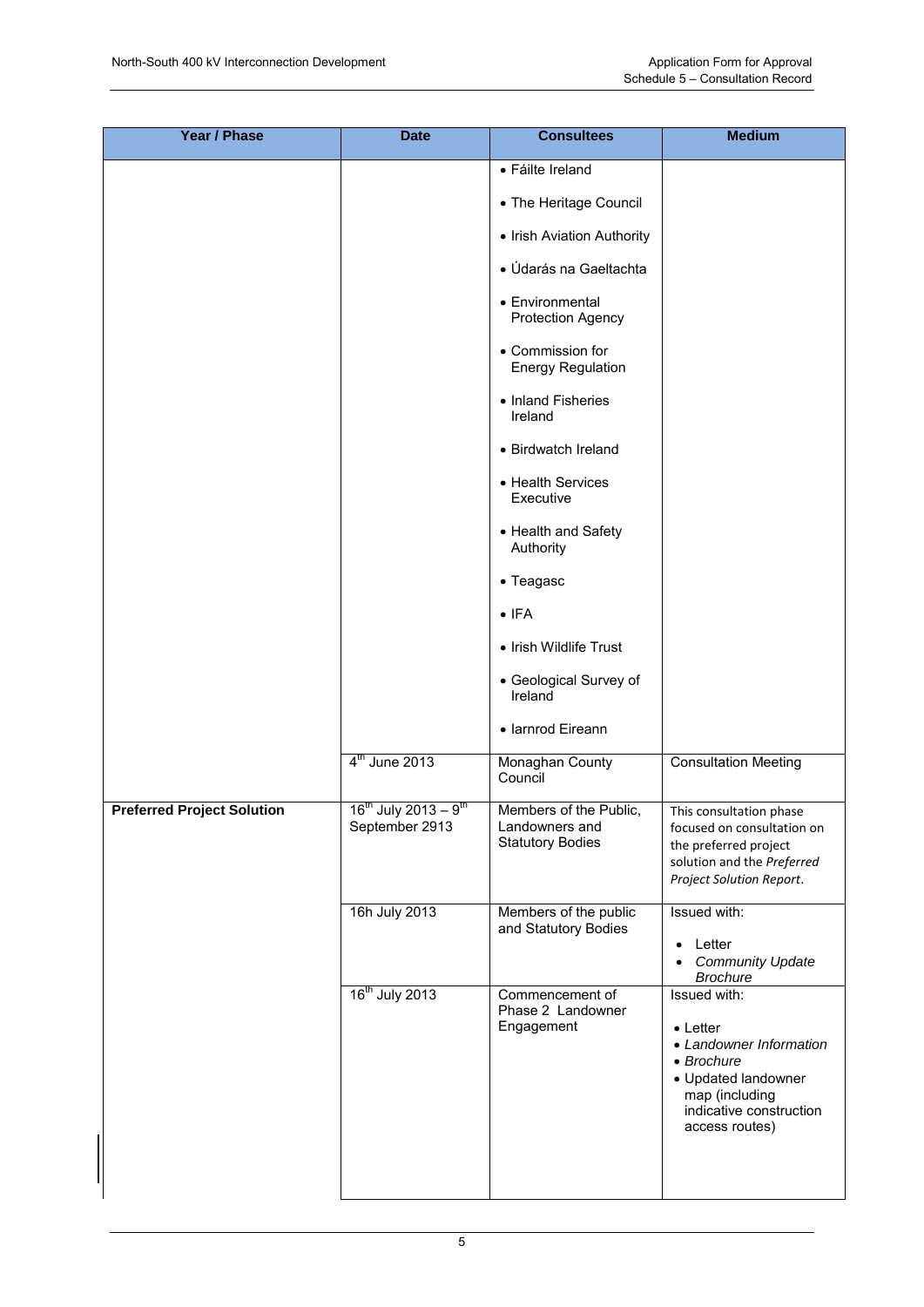| <b>Year / Phase</b> | <b>Date</b>                | <b>Consultees</b>                                                                       | <b>Medium</b>                                                                                             |
|---------------------|----------------------------|-----------------------------------------------------------------------------------------|-----------------------------------------------------------------------------------------------------------|
|                     | 30 <sup>th</sup> July 2013 | Members of the<br>$\bullet$<br>Public and<br>Landowners                                 | Open day                                                                                                  |
|                     | 31 <sup>st</sup> July 2013 | An Bord Pleanála<br>$\bullet$                                                           | <b>Consultation Meeting</b>                                                                               |
|                     | 31 <sup>st</sup> July 2013 | Members of the<br>$\bullet$<br>Public and<br>Landowners                                 | Open day                                                                                                  |
|                     | Also in July 2013          | Department of Arts,<br>Heritage and the<br>Gaeltacht                                    | Issued with a letter<br>advising of the publication<br>of the Preferred Project<br><b>Solution Report</b> |
|                     |                            | Department of<br>$\bullet$<br>Communications,<br><b>Energy and Natural</b><br>Resources | Enclosed a Community<br><b>Update Brochure</b>                                                            |
|                     |                            | <b>Meath County</b><br>٠<br>Council                                                     |                                                                                                           |
|                     |                            | Border Region<br>$\bullet$<br>Authority                                                 |                                                                                                           |
|                     |                            | <b>Greater Dublin Area</b><br>$\bullet$<br><b>Regional Authority</b>                    |                                                                                                           |
|                     |                            | Cavan County<br>$\bullet$<br>Council                                                    |                                                                                                           |
|                     |                            | The National Roads<br>$\bullet$<br>Authority                                            |                                                                                                           |
|                     |                            | Fáilte Ireland<br>$\bullet$                                                             |                                                                                                           |
|                     |                            | The Heritage Council<br>$\bullet$                                                       |                                                                                                           |
|                     |                            | <b>Irish Aviation</b><br>$\bullet$<br>Authority                                         |                                                                                                           |
|                     |                            | Údarás na<br>$\bullet$<br>Gaeltachta                                                    |                                                                                                           |
|                     |                            | Environmental<br>$\bullet$<br><b>Protection Agency</b>                                  |                                                                                                           |
|                     |                            | Commission for<br>$\bullet$<br><b>Energy Regulation</b>                                 |                                                                                                           |
|                     |                            | Inland and Regional<br>$\bullet$<br>Fisheries Board.                                    |                                                                                                           |
|                     |                            | Geological Survey of<br>$\bullet$<br>Ireland                                            |                                                                                                           |
|                     |                            | larnrod Eireann<br>$\bullet$                                                            |                                                                                                           |
|                     |                            | Irish Wildlife Trust<br>$\bullet$                                                       |                                                                                                           |
|                     |                            | $\bullet$ IFA                                                                           |                                                                                                           |
|                     |                            | Teagasc<br>$\bullet$                                                                    |                                                                                                           |
|                     |                            | <b>Health and Safety</b><br>$\bullet$<br>Authority                                      |                                                                                                           |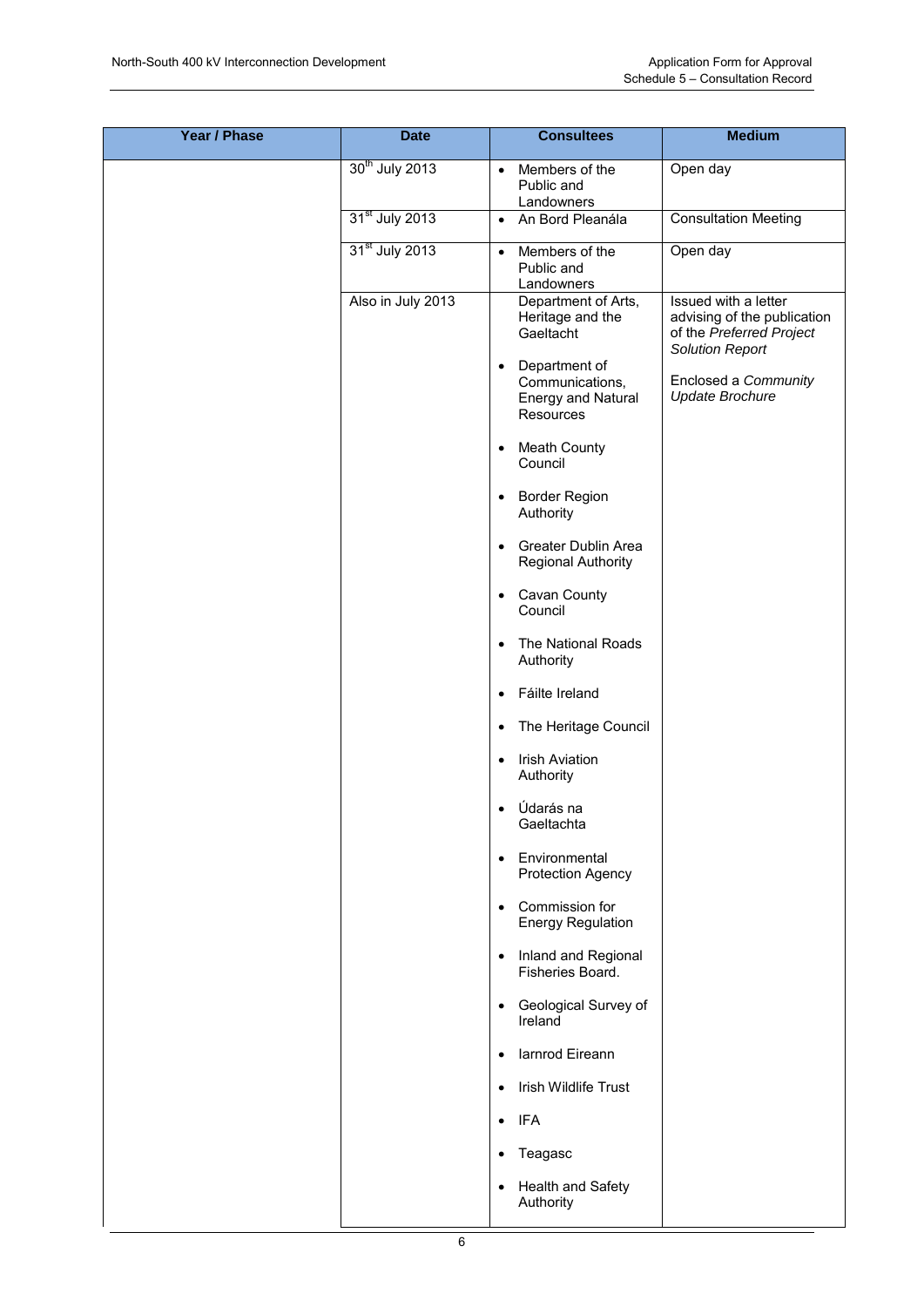| Year / Phase                  | <b>Date</b>                     | <b>Consultees</b>                                               | <b>Medium</b>                                                                                                                                 |
|-------------------------------|---------------------------------|-----------------------------------------------------------------|-----------------------------------------------------------------------------------------------------------------------------------------------|
|                               |                                 | <b>Health Services</b><br>$\bullet$<br>Executive                |                                                                                                                                               |
|                               |                                 | <b>Birdwatch Ireland</b><br>$\bullet$                           |                                                                                                                                               |
|                               | 1 <sup>st</sup> August 2013     | Members of the Public<br>and Landowners                         | Open day                                                                                                                                      |
|                               | 3 <sup>rd</sup> September 2013  | Meath County Council                                            | <b>Consultation Meeting</b>                                                                                                                   |
|                               | 9 <sup>th</sup> September 2013  | Monaghan County<br>Council                                      | <b>Consultation Meeting</b>                                                                                                                   |
|                               | 18 <sup>th</sup> September 2013 | Fáilte Ireland                                                  | <b>Consultation Meeting</b>                                                                                                                   |
|                               | 23 <sup>rd</sup> September 2013 | Cavan County Council                                            | <b>Consultation Meeting</b>                                                                                                                   |
|                               | 1 <sup>st</sup> October 2013    | Inland Fisheries Ireland                                        | <b>Consultation Meeting</b>                                                                                                                   |
|                               | 14 <sup>th</sup> October 2013   | Cavan County Council                                            | <b>Consultation Meeting</b>                                                                                                                   |
|                               | 15 <sup>th</sup> October 2013   | An Bord Pleanála                                                | <b>Consultation Meeting</b>                                                                                                                   |
|                               | 22 <sup>nd</sup> October 2013   | Monaghan County<br>Council                                      | <b>Consultation Meeting</b>                                                                                                                   |
|                               | 23rd October 2013               | Meath County Council                                            | <b>Consultation Meeting</b>                                                                                                                   |
|                               | 5 <sup>th</sup> November 2013   | Meath County Council                                            | <b>Consultation Meeting</b>                                                                                                                   |
|                               | 12th December 2013              | Phase 3 Landowner<br>Engagement                                 | Issued with:<br>• Letter (notification of<br>final line design and<br>tower location)<br>• Community Update<br>Newsletter<br>• Landowner Maps |
|                               | 16 <sup>th</sup> December 2013  | <b>Chambers of Commerce</b><br>and Political<br>Representatives | Email<br>Issued with: Community<br><b>Update Brochure</b>                                                                                     |
|                               | 18 <sup>th</sup> December 2013  | An Bord Pleanála                                                | <b>Consultation Meeting</b>                                                                                                                   |
|                               | 23 <sup>rd</sup> December 2013  | An Bord Pleanála                                                | <b>Consultation Meeting</b>                                                                                                                   |
| 2014                          |                                 |                                                                 |                                                                                                                                               |
| <b>Project Proposal Stage</b> | 30th January 2014               | Department of<br>Environment Northern                           | <b>Consultation Meeting</b>                                                                                                                   |

| <b>Project Proposal Stage</b> | 30th January 2014 | Department of<br><b>Environment Northern</b><br>Ireland             | <b>Consultation Meeting</b>                                               |  |
|-------------------------------|-------------------|---------------------------------------------------------------------|---------------------------------------------------------------------------|--|
|                               | 30th July 2014    | Members of the Public,<br>Landowners and<br><b>Statutory Bodies</b> | Issued with:<br>$\bullet$ Letter<br>• Community Update<br><b>Brochure</b> |  |